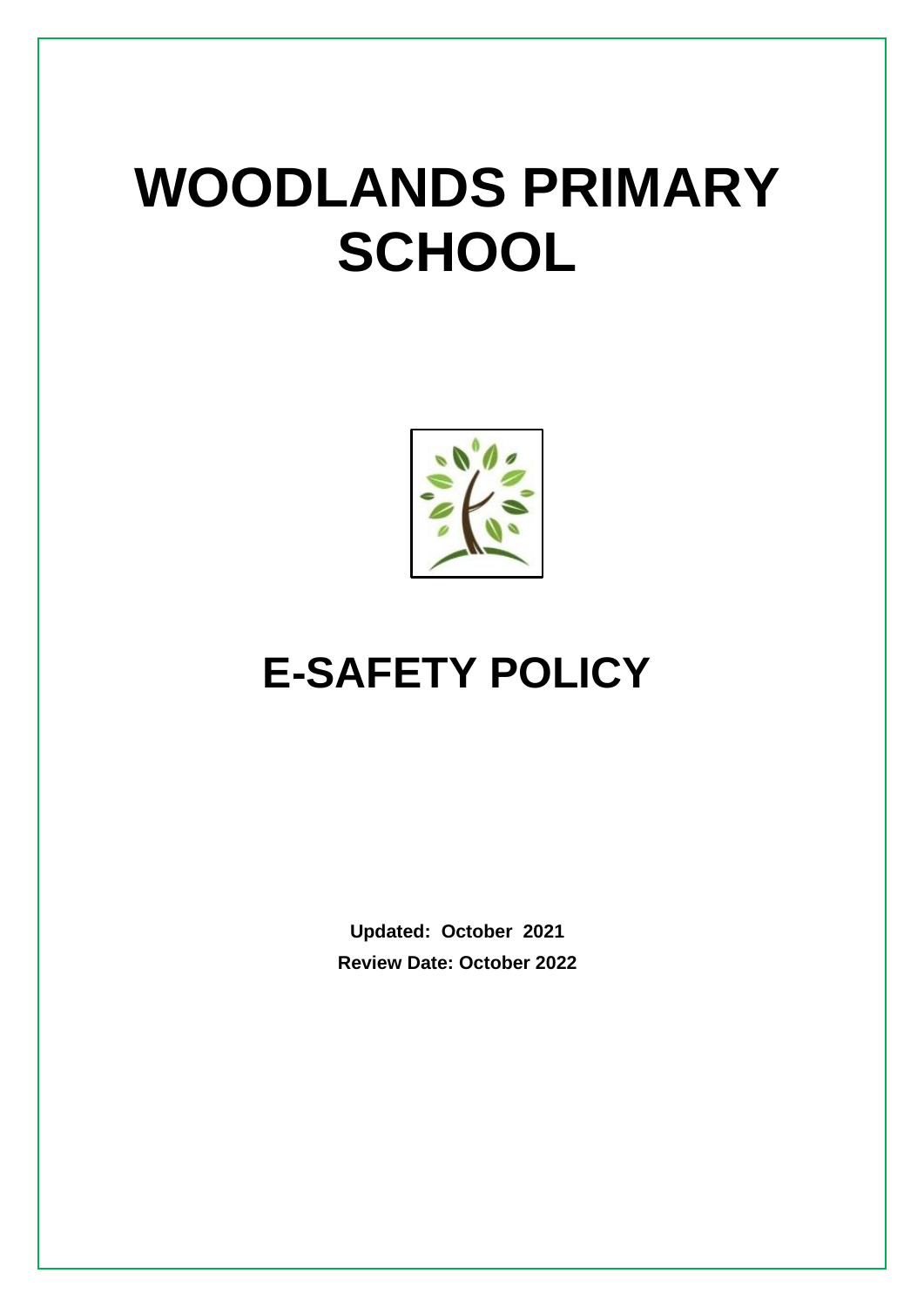#### **WOODLANDS PRIMARY SCHOOL**

#### **E-SAFETY POLICY**

#### **Background**

New technologies have become integral to the lives of children and young people in today's society, both within schools and in their lives outside school.

The internet and other digital and information technologies are powerful tools, which open up new opportunities for everyone. Electronic communication helps teachers and pupils learn from each other. These technologies can stimulate discussion, promote creativity and increase awareness of context to promote effective learning. Children and young people should have an entitlement to safe internet access at all times.

The requirement to ensure that children and young people are able to use the internet and related communications technologies appropriately and safely is addressed as part of the wider duty of care to which all who work in schools are bound. A school E-Safety policy should help to ensure safe and appropriate use. The development and implementation of such a strategy should involve all the stakeholders in a child's education from the Headteacher and governors to the senior leaders and classroom teachers, support staff, parents, members of the community and the pupils themselves.

The use of these exciting and innovative tools in school and at home has been shown to raise educational standards and promote pupil achievement.

However, the use of these new technologies can put young people at risk within and outside the school. Some of the dangers they may face include:

- *Access to illegal, harmful or inappropriate images or other content*
- *• Unauthorised access to/loss of/sharing of personal information*
- *• The risk of being subject to grooming by those with whom they make contact on the internet (CSE & Prevent)*
- *• The sharing/distribution of personal images without an individual's consent or knowledge*
- *• Inappropriate communication with others, including strangers*
- *• Cyber-bullying / Mobile Phone bullying*
- *• Access to unsuitable video and internet games*
- *• An inability to evaluate the quality, accuracy and relevance of information on the internet*
- *• Plagiarism and copyright infringement*
- *• Illegal downloading of music or video files*
- *• The potential for excessive use which may impact on the social and emotional development* and learning of the young person

Many of these risks reflect situations in the off-line world and it is essential that this E-Safety policy is used in conjunction with other school policies (eg Behaviour, Anti-Bullying, Acceptable Use, Safeguarding policies and Twitter Policy).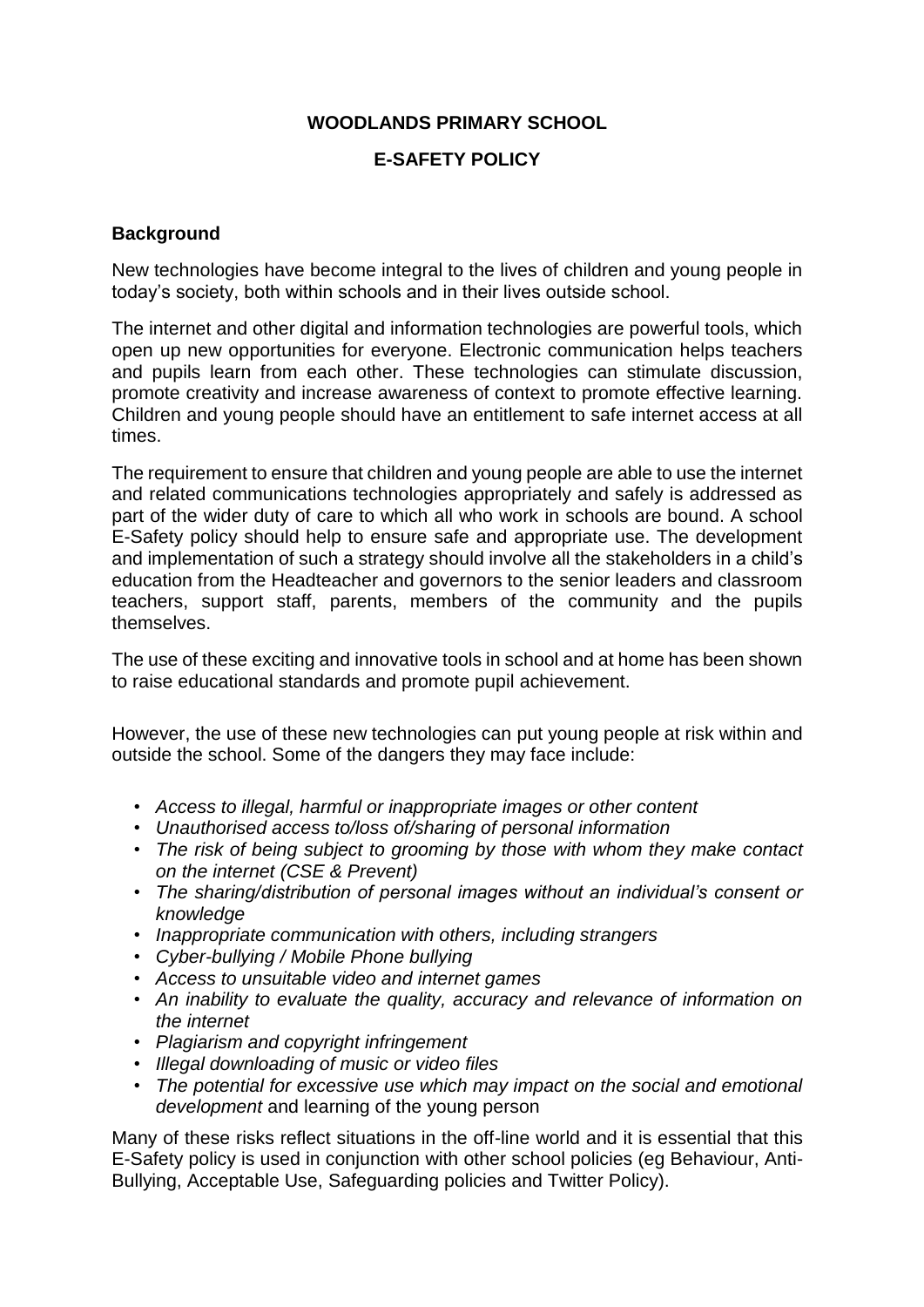As with all other risks, it is impossible to eliminate those risks completely. It is therefore essential, through good educational provision to build pupils' resilience to the risks to which they may be exposed, so that they have the confidence and skills to face and deal with these risks.

The school must demonstrate that it has provided the necessary safeguards to help ensure that they have done everything that could reasonably be expected of them to manage and reduce these risks. The E-Safety policy that follows explains how we intend to do this, while also addressing wider educational issues in order to help young people (and their parents/carers) to be responsible users and stay safe while using the internet and other communications technologies for educational, personal and recreational use.

#### **Development**

This E-Safety policy has been developed by a working group made up of:

- *• School Computing Coordinator*
- *• Headteacher and Senior Leaders*
- *• Teachers*
- *• Support Staff*
- *• ICT Technical staff*
- *• Governors*
- *• Parents and Carers*
- *• Community users*

Consultation with the whole school community has taken place through the following:

- *• Staff meetings*
- *• Pupil Parliament*
- *Parent Forum*
- *• Governors meeting*
- *• Parents' evening*
- *• School website and newsletters*

The school will monitor the impact of the policy using:

- *Logs of reported incidents via CPOMs (using E-safety category)*
- *• Internal monitoring data for network activity*
- *• Pupil, parent and staff surveys – E-safety Day*

#### **Scope of the Policy**

This policy applies to all members of the school community (including staff, pupils, volunteers, parents/carers, visitors, community users) who have access to and are users of school ICT systems/wifi connection, both in and out of school.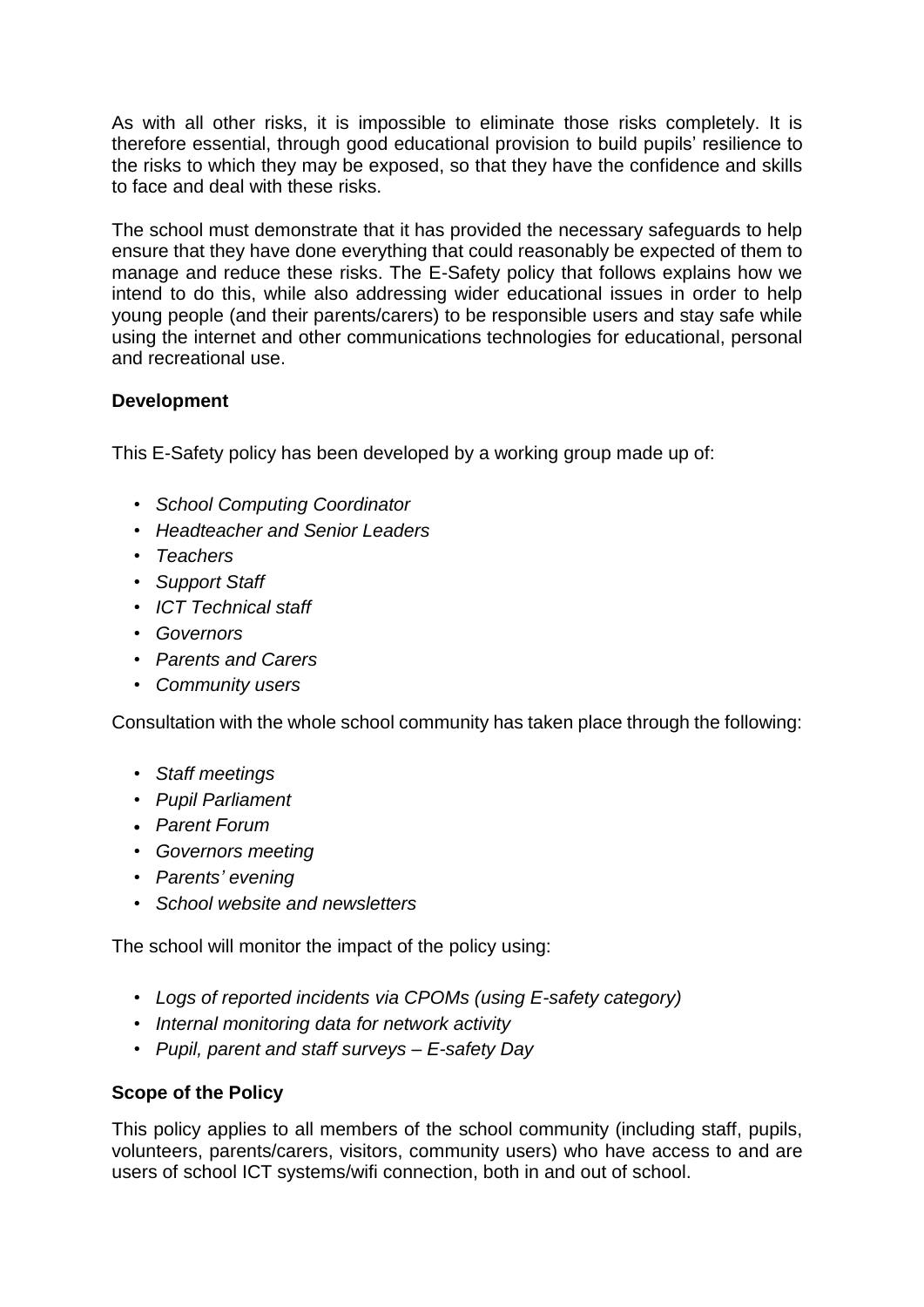The Education and Inspections Act 2006 empowers Headteachers, to such extent as is reasonable, to regulate the behaviour of pupils when they are off the school site and empowers members of staff to impose disciplinary penalties for inappropriate behaviour. This is pertinent to incidents of cyber-bullying, or other E-Safety incidents covered by this policy, which may take place out of school, but is linked to membership of the school.

The school will deal with such incidents within this policy and associated Behaviour and Anti-Bullying policies and will, where known, inform parents/carers of incidents of inappropriate E-Safety behaviour that take place out of school.

#### **Roles and Responsibilities**

The following section outlines the roles and responsibilities for E-Safety of individuals and groups within the school:

#### **Governing Body:**

Governors are responsible for the approval of the E-Safety Policy and for reviewing the effectiveness of the policy. This will be carried out by the Governors receiving regular information about E-Safety incidents and monitoring reports. A member of the Governing Body has taken on the role of E-Safety Governor.

The role of the E-Safety Governor will include:

- Regular meetings with the Computing Co-ordinator
- Regular monitoring of E-Safety incident logs
- Reporting to relevant Governors'meetings

#### **Headteacher and SLT:**

- The Headteacher is responsible for ensuring the safety (including E-Safety) of members of the school community, though the day to day responsibility for E-Safety will be delegated to the Computing Co-ordinator.
- The Headteacher is responsible for ensuring that the Computing Coordinator and other relevant staff receive suitable CPD to enable them to carry out their E-Safety roles and to train other colleagues, as relevant
- The Headteacher will ensure that there is a system in place to allow for monitoring and support of those in school who carry out the internal E-Safety monitoring role. This is to provide a safety net and also support to those colleagues who take on important monitoring roles.
- The Senior Leadership Team will receive termly monitoring reports from the Computing Co-ordinator.
- The Headteacher and another member of the Senior Leadership Team should be aware of the procedures to be followed in the event of a serious E-Safety allegation being made against a member of staff.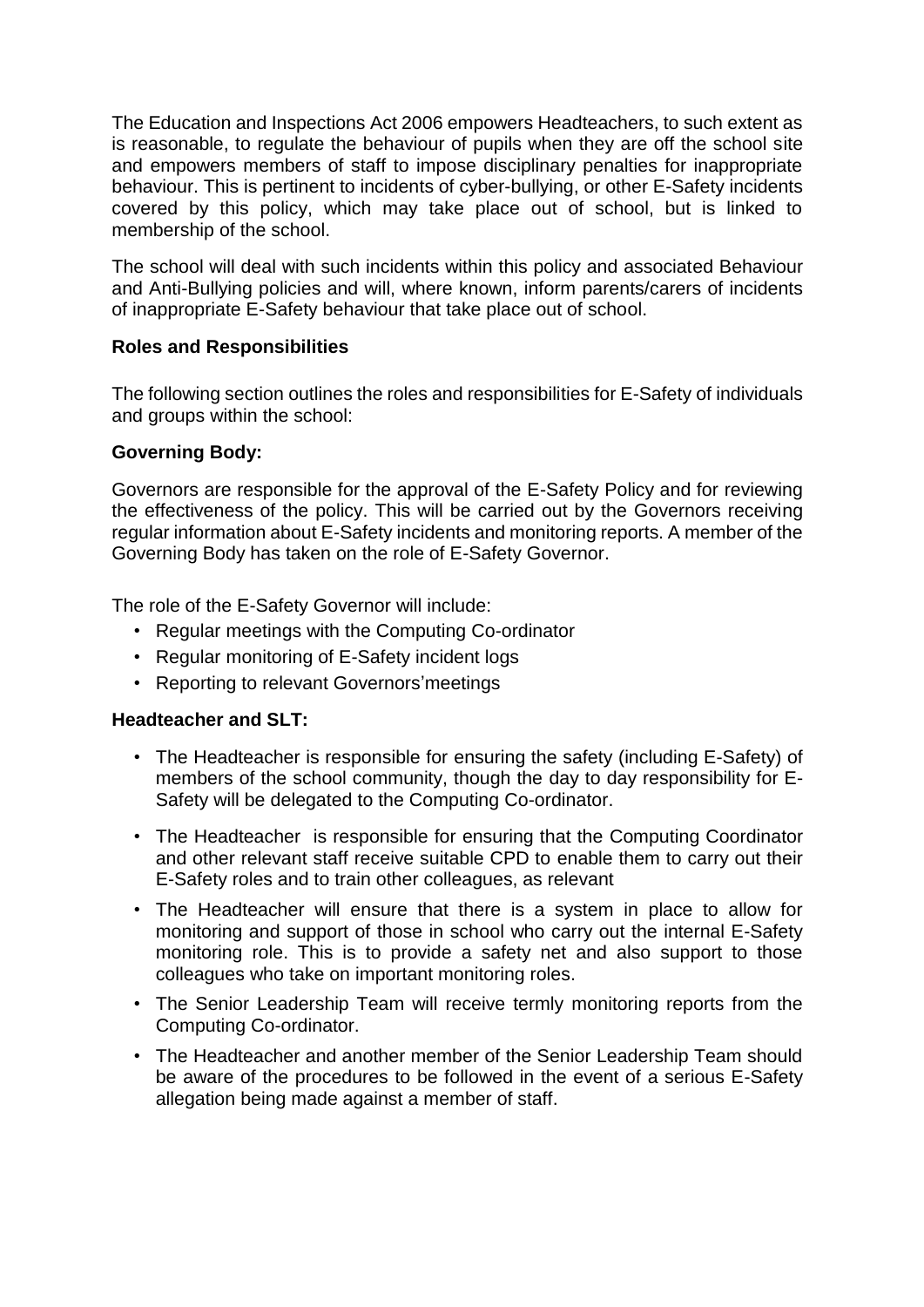#### **Computing Lead will:**

- Lead the E-Safety committee (consisting of Computing Coordinator, Safeguarding Lead, E-Safety Governor)
- Take day to day responsibility for E-Safety issues and has a leading role in establishing and reviewing the school E-Safety policies
- Ensure that all staff are aware of the procedures that need to be followed in the event of an E-Safety incident taking place
- Provide training and advice for staff
- Liaise with the Local Authority
- Liaise with school ICT technical staff
- Be aware of any e-safety concerns that have been reported to the Safeguarding Lead, Deputy Safegurading lead, Headteacher and Deputy Head and kept on record. Incidents will inform future E-Safety developments
- Meet regularly with the E-Safety Governor to discuss current issues, review incident logs and filtering
- Report to Governors
- Report termly to Senior Leadership Team

#### **ICT Technician:**

As well as an ICT Lead, the school has a managed ICT service provided by Cheshire West and Chester

The ICT Technician and Computing Lead are both responsible for ensuring:

- That the school's ICT infrastructure is secure and is not open to misuse or malicious attack
- That the school meets the E-Safety technical requirements outlined in the Acceptable Usage Policy and any relevant Local Authority E-Safety Policy and guidance
- That users may only access the school's networks through a properly enforced password protection policy, in which passwords are regularly changed
- That they keep up to date with E-Safety technical information in order to effectively carry out their E-Safety role and to inform and update others as relevant

#### **Teaching and Support Staff:**

Teaching and support staff are responsible for ensuring that:

- **•** They have an up to date awareness of E-Safety matters and of the current school E-Safety policy and practices.
- They have read, understood and signed the school Staff Acceptable Use Agreement (AUP)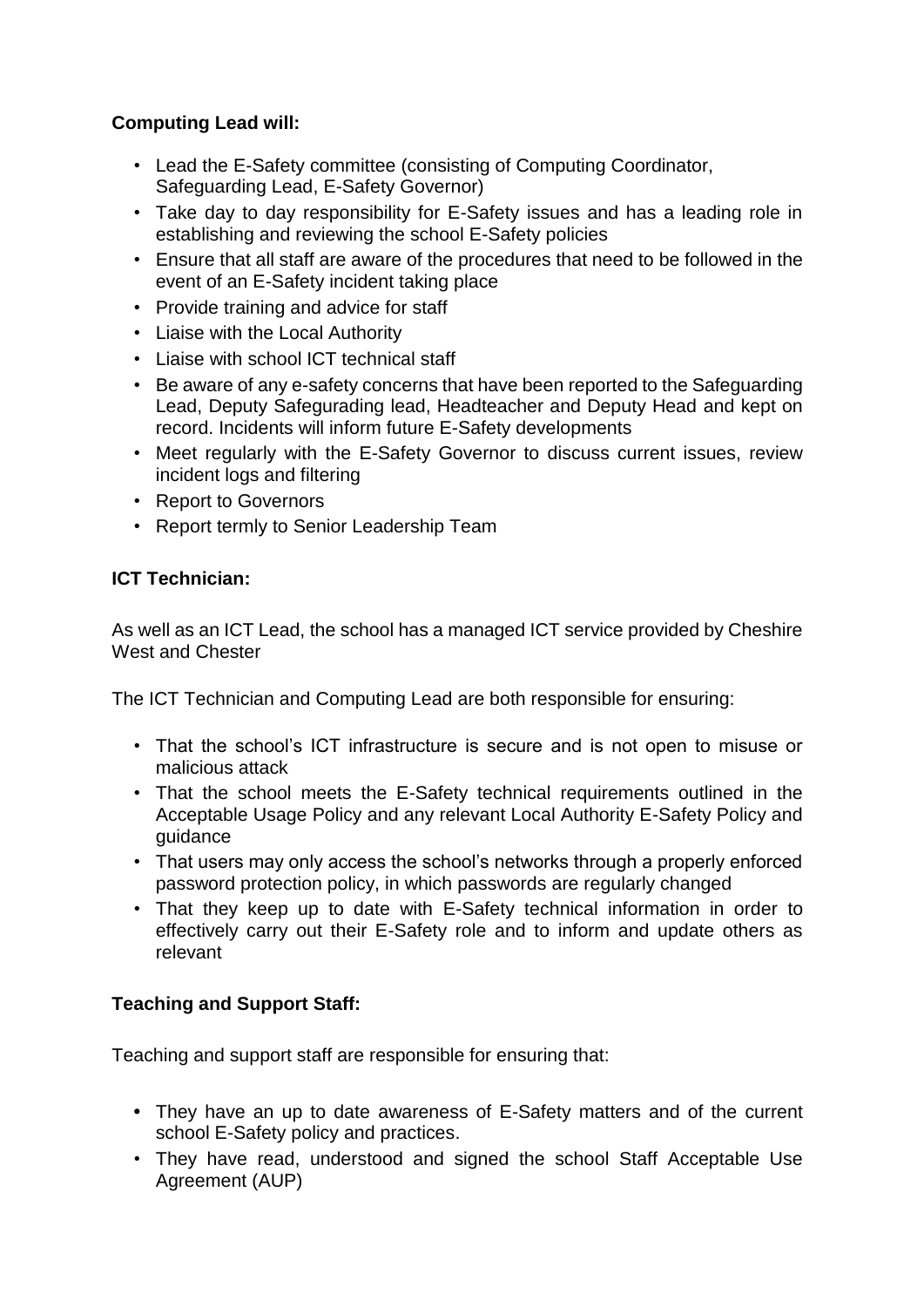- They report any suspected misuse or problem to the Computing Co-ordinator and the Deputy Headteacher/Safeguarding Lead for investigation via CPOMs.
- **•** Digital communications with pupils should be on a professional level
- E-Safety issues are embedded in all aspects of the curriculum and other school activities
- Pupils understand and follow the school E-Safety and acceptable use policy
- Pupils have a good understanding of research skills and the need to avoid plagiarism and uphold copyright regulations
- They monitor ICT activity in lessons, extra-curricular and extended school activities
- They are aware of E-Safety issues related to the use of mobile phones, cameras and hand held devices and that they monitor their use and implement current school policies with regard to these devices
- In lessons where internet use is pre-planned pupils should be guided to sites checked as suitable for their use and that processes are in place for dealing with any unsuitable material that is found in internet searches

#### **Safeguarding Lead:**

The Safeguarding Lead should be trained in E-Safety issues and be aware of the potential for serious child protection issues to arise from:

- Sharing of personal data
- Access to illegal/inappropriate materials
- Inappropriate on-line contact with adults/strangers
- Potential or actual incidents of grooming
- Cyber-bullying

#### **Pupils:**

- **•** Are responsible for using the school ICT systems in accordance with the Pupil Acceptable Use Policy, which parents will be expected to sign before being given access to school systems.
- Have a good understanding of research skills and the need to avoid plagiarism and uphold copyright regulations
- Need to understand the importance of reporting abuse, misuse or access to inappropriate materials and know how to do so
- Will be expected to know and understand school policies on the use of mobile phones, digital cameras and hand held devices. They should also know and understand school policies on the taking of images and on cyber-bullying.
- Should understand the importance of adopting good E-Safety practice when using digital technologies out of school and realise that the school's E-Safety Policy covers their actions out of school.

#### **Parents and Carers:**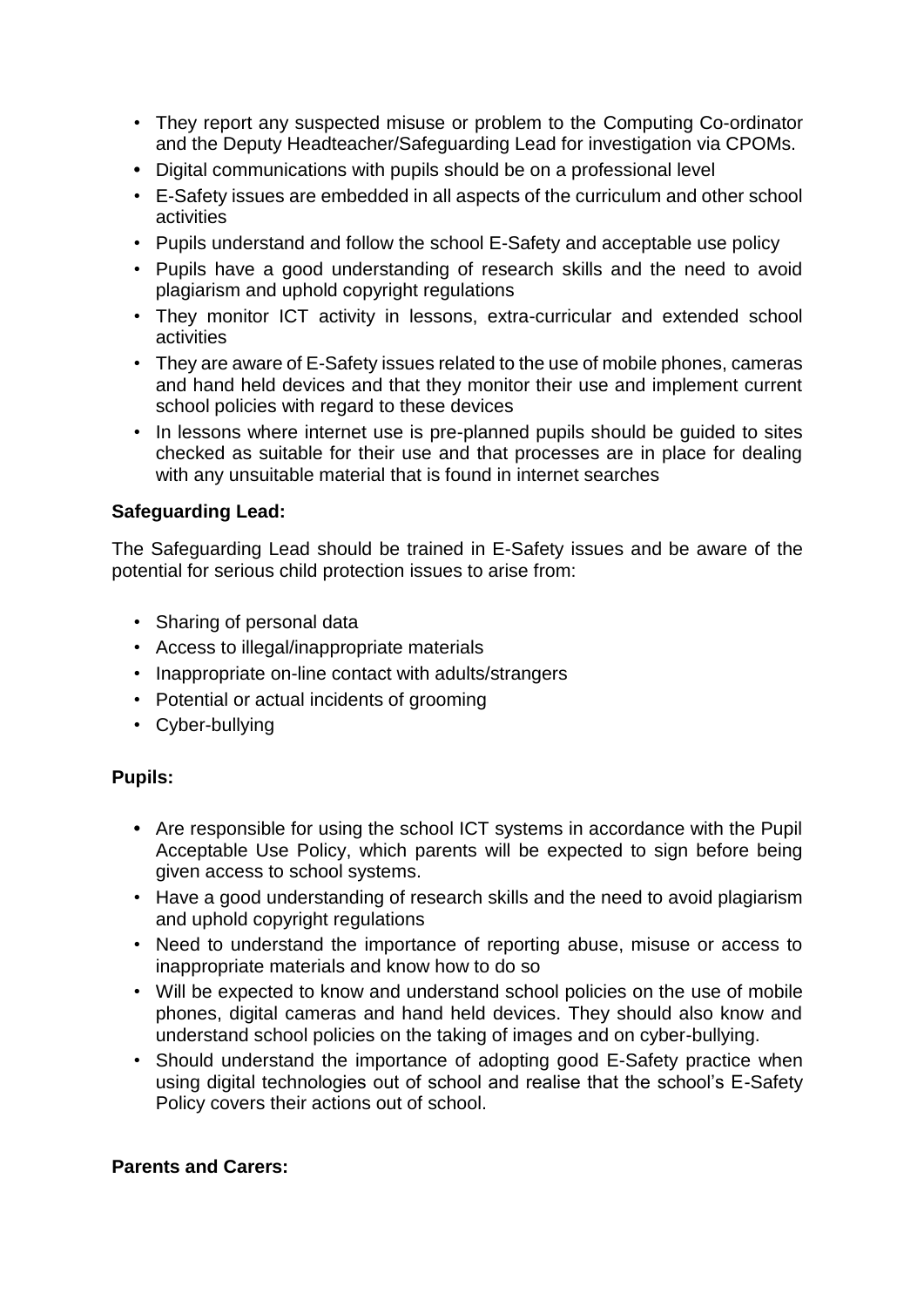Parents and Carers play a crucial role in ensuring that their children understand the need to use the internet and/or mobile devices in an appropriate way. Research shows that many parents and carers do not fully understand the issues and are less experienced in the use of ICT than their children. The school will therefore take every opportunity to help parents understand these issues through parents' evenings, newsletters, letters, and website.

Parents and carers will be responsible for:

- **•** Endorsing (by signature) the Pupil Acceptable Use Policy
- Accessing the school website in accordance with the relevant school Acceptable Use Policy.

#### **Community Users:**

Community Users who access school ICT systems and/or websites part of the Extended School provision will be expected to sign a Staff User AUP before being provided with access to school systems.

#### **Education – Pupils**

Whilst regulation and technical solutions are very important, their use must be balanced by educating pupils to take a responsible approach. The education of pupils in E-Safety is therefore an essential part of the school's E-Safety provision. Children and young people need the help and support of the school to recognise and avoid E-Safety risks and build their resilience.

E-Safety education will be provided in the following ways:

- A planned E-Safety programme is provided as part of Computing, SMSC and other lessons and should be regularly revisited – this will cover both the use of ICT and new technologies in school and outside school
- Key E-Safety messages should be reinforced as part of a planned programme of assemblies and pastoral activities including Internet Safety Day
- Pupils should be taught in all lessons to be critically aware of the materials and content they access on-line and be guided to validate the accuracy of information
- Pupils should be helped to understand the need for the Pupil AUP and encouraged to adopt safe and responsible use of ICT, the internet and mobile devices both within and outside school
- Pupils should be taught to acknowledge the source of information used and to respect copyright when using material accessed on the internet
- Staff should act as good role models in their use of ICT, the internet and mobile devices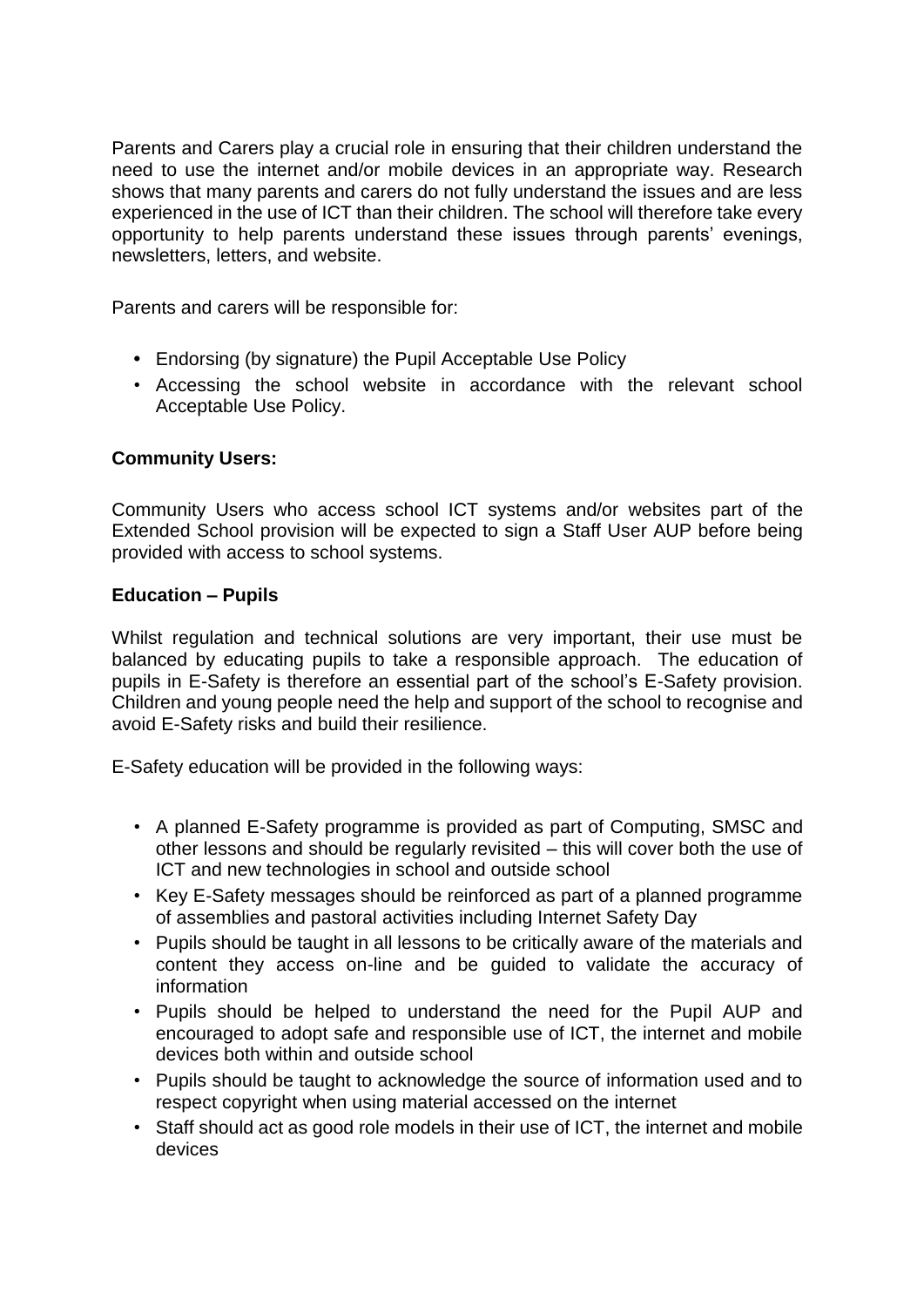#### **Education - Parents and Carers**

Many parents and carers have only a limited understanding of E-Safety risks and issues, yet they play an essential role in the education of their children and in the monitoring of the children's on-line experiences. Parents often either underestimate or do not realise how often children and young people come across potentially harmful and inappropriate material on the internet and are often unsure about what they would do about it. `There is a generational digital divide`. (Byron Report).

The school will therefore seek to provide information and awareness to parents and carers through:

- Letters, newsletters, social media and the school website
- Parents evenings if required

#### **Education - Staff Training**

It is essential that all of our staff receive E-Safety training and understand their responsibilities, as outlined in this policy. Training will be offered as follows:

- All new staff should receive Safeguarding training as part of their induction programme, ensuring that they fully understand the school E-Safety policy and Acceptable Use Policies
- The Computing Lead will receive regular updates through attendance at training sessions
- This E-Safety policy and its updates will be presented to and discussed by staff in staff meetings and/or INSET days
- The Computing Lead will provide advice and guidance as required to individuals as required

#### **Training - Governors**

Governors should take part in E-Safety training sessions, with particular importance for those who are members of any sub-committee involved in ICT, E-Safety and child protection. This may be offered in a number of ways:

- Attendance at training provided by the Local Authority and National Governors Association
- Participation in school training sessions for staff or parents

#### **Technical - Equipment Filtering and Monitoring**

The Computing Lead will liaise with ICT Technician to ensure that the school network is as safe and secure as is reasonably possible and that policies and procedures approved within this policy are implemented. They will also need to ensure that the relevant people named in the above sections will be effective in carrying out their E-Safety responsibilities: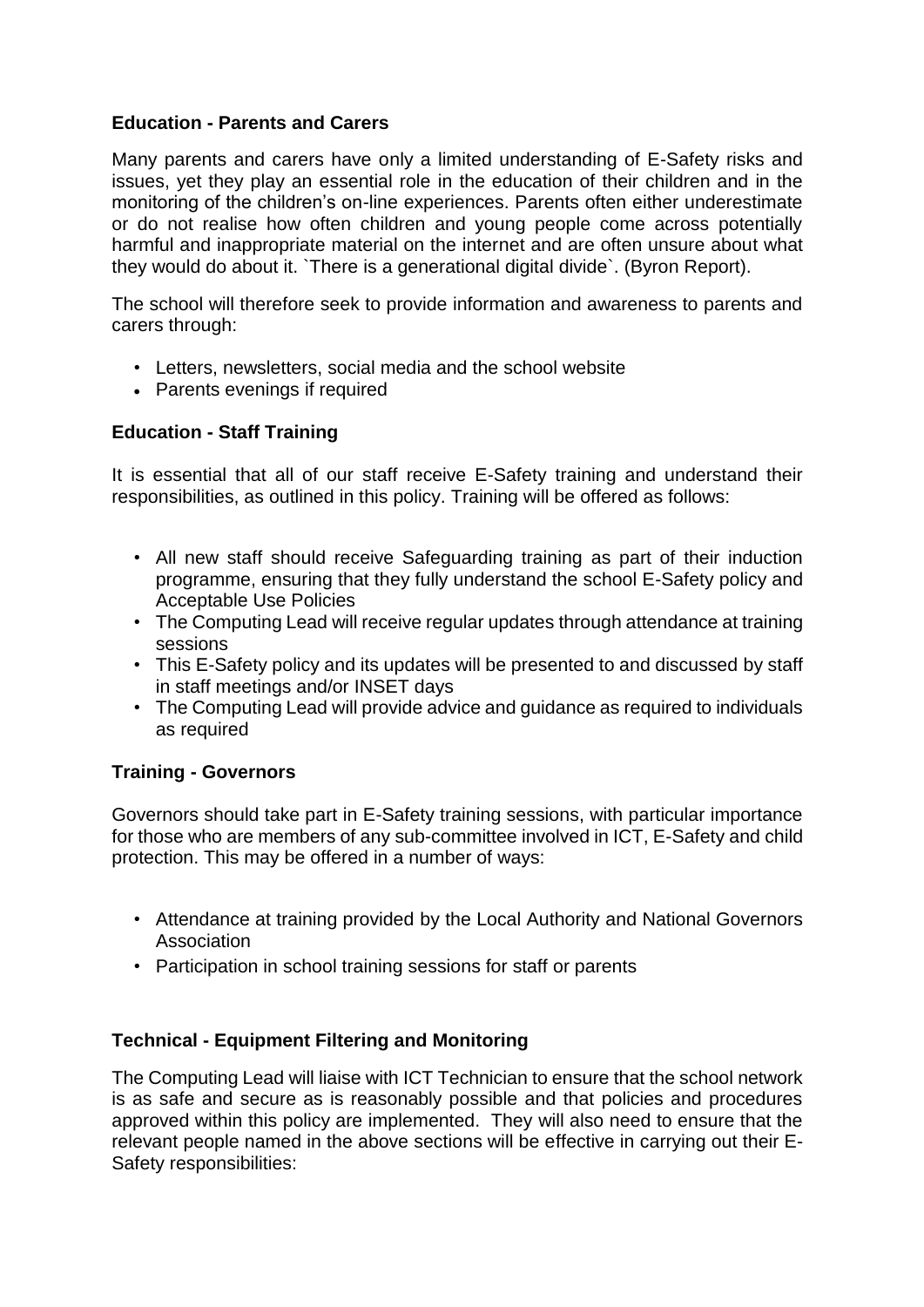- School ICT systems will be managed in ways that ensure that the school meets the E-Safety technical requirements outlined in the Acceptable Use Policy
- There will be regular reviews and audits of the safety and security of school ICT systems
- Servers, wireless systems and cabling must be securely located and physical access restricted
- All users will have clearly defined access rights to school ICT systems
- All users will be provided with a username and password
- Users will be made responsible for the security of their username and password, must not allow other users to access the systems using their log on details and must immediately report any suspicion or evidence that there has been a breach of security
- The school maintains and supports the managed filtering service
- Any filtering issues should be reported immediately to the ICT Technician/Computing Lead
- Requests from staff for sites to be removed from the filtered list will be considered by the Headteacher. If the request is agreed, this action will be recorded and logs of such actions shall be reviewed regularly by the Computing Lead
- School ICT technical staff regularly monitor and record the activity of users on the school ICT systems and users are made aware of this in the Acceptable Use Policy
- Actual and/or potential E-Safety incident to be reported to the Computing Lead and Safeguarding Officer
- Appropriate security measures are in place to protect the servers, firewalls, routers, wireless systems, work stations, hand held devices etc from accidental or malicious attempts which might threaten the security of the school systems and data
- The Staff User Agreement Policy is also in place for the provision of temporary access of `guests` (trainee teachers, visitors) onto the school system
- The Staff User Agreement Policy outlines details regarding the use of removable media (memory sticks/CDs /DVDs) by users on school portable devices
- The school infrastructure and individual workstations are protected by up to date virus software
- Personal data can not be sent over the internet or taken off the school site unless safely encrypted or otherwise secure

#### **Curriculum**

E-safety should be a focus in all areas of the curriculum and staff should reinforce E-Safety messages in the use of ICT across the curriculum.

• In lessons where internet use is pre-planned, it is best practice that pupils should be guided to sites checked as suitable for their use and that processes are in place for dealing with any unsuitable material that is found in internet searches.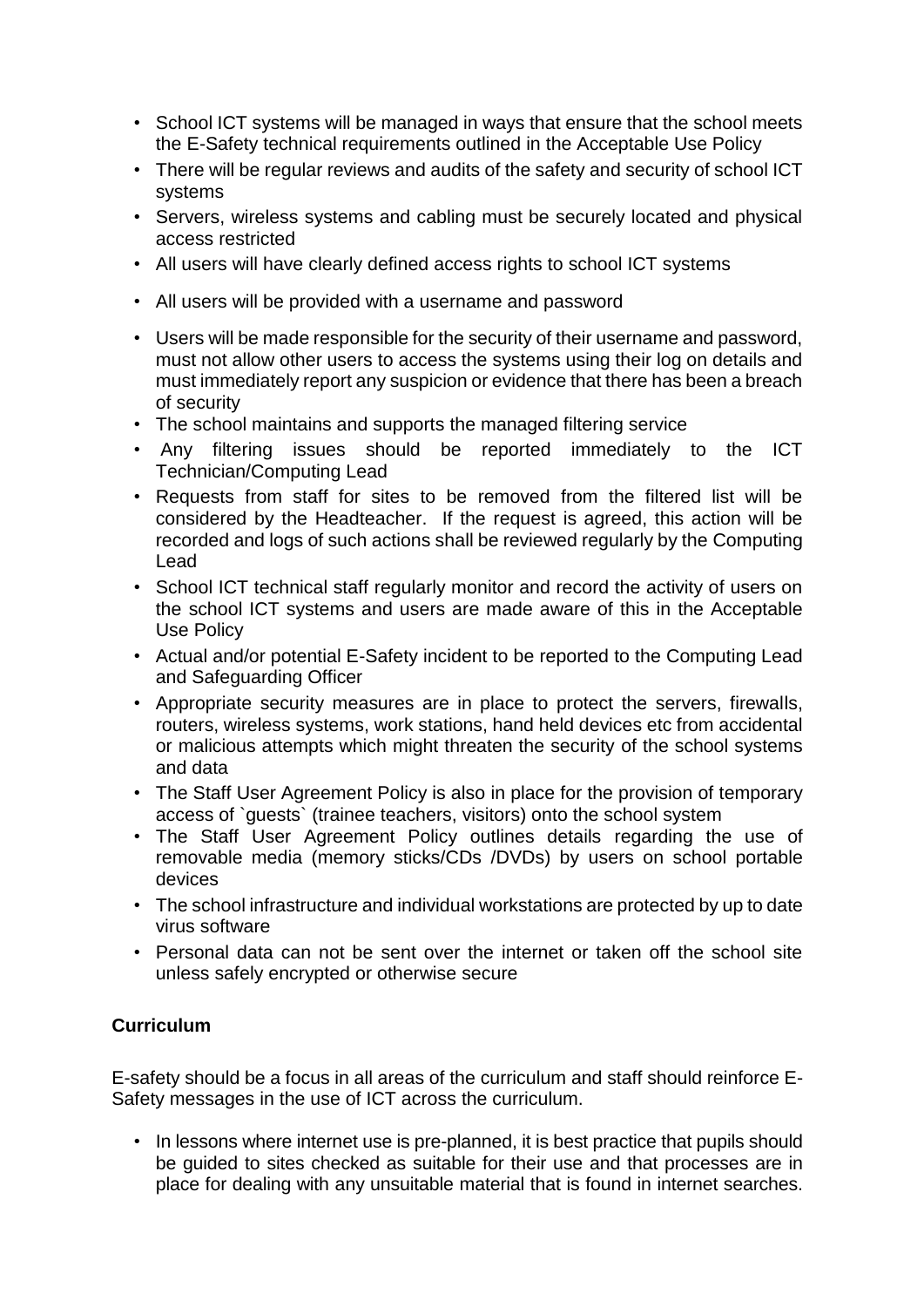*A list of approved websites should be provided by the class teacher for the children to access.*

- Where pupils are allowed to freely search the internet
- Pupils should be taught in all lessons to be critically aware of the content they access on-line and be guided to validate the accuracy of information
- Pupils should be taught to acknowledge the source of information used and to respect copyright when using material accessed on the internet

#### **Use of digital and video images**

The development of digital imaging technologies has created significant benefits to learning, allowing staff and pupils instant use of images that they have recorded themselves or downloaded from the internet. However, staff and pupils need to be aware of the risks associated with sharing images and with posting digital images on the internet. Those images may remain available on the internet forever and may cause harm or embarrassment to individuals in the short or longer term. There are many reported incidents of employers carrying out internet searches for information about potential and existing employees. The school will inform and educate users about these risks and will implement policies to reduce the likelihood of the potential for harm:

- When using digital images, staff should inform and educate pupils about the risks associated with the taking, use, sharing, publication and distribution of images. In particular they should recognise the risks attached to publishing their own images on the internet
- Staff are allowed to take digital and video images to support educational aims, but must follow school policies concerning the sharing, distribution and publication of those images. Those images should be taken on school equipment; the personal equipment of staff should not be used for such purposes – only in exceptional cases should personal equipment be used and staff are made aware that they will be challenged when using personal equipment
- Care should be taken when taking digital and video images that pupils are appropriately dressed and are not participating in activities that might bring the individuals or the school into disrepute.
- Pupils must not take, use, share, publish or distribute images of others without their permission
- Photographs published on the website, Facebook or elsewhere that include pupils will be selected carefully and will comply with good practice guidance on the use of such images
- Pupils' full names will not be used anywhere on a website or social media, particularly in association with photographs
- Written permission from parents or carers will be obtained before photographs of pupils are published on the school website/social media.
- Pupil's work can only be published with the permission of the pupil and parents or carers

#### **Data Protection/GDPR**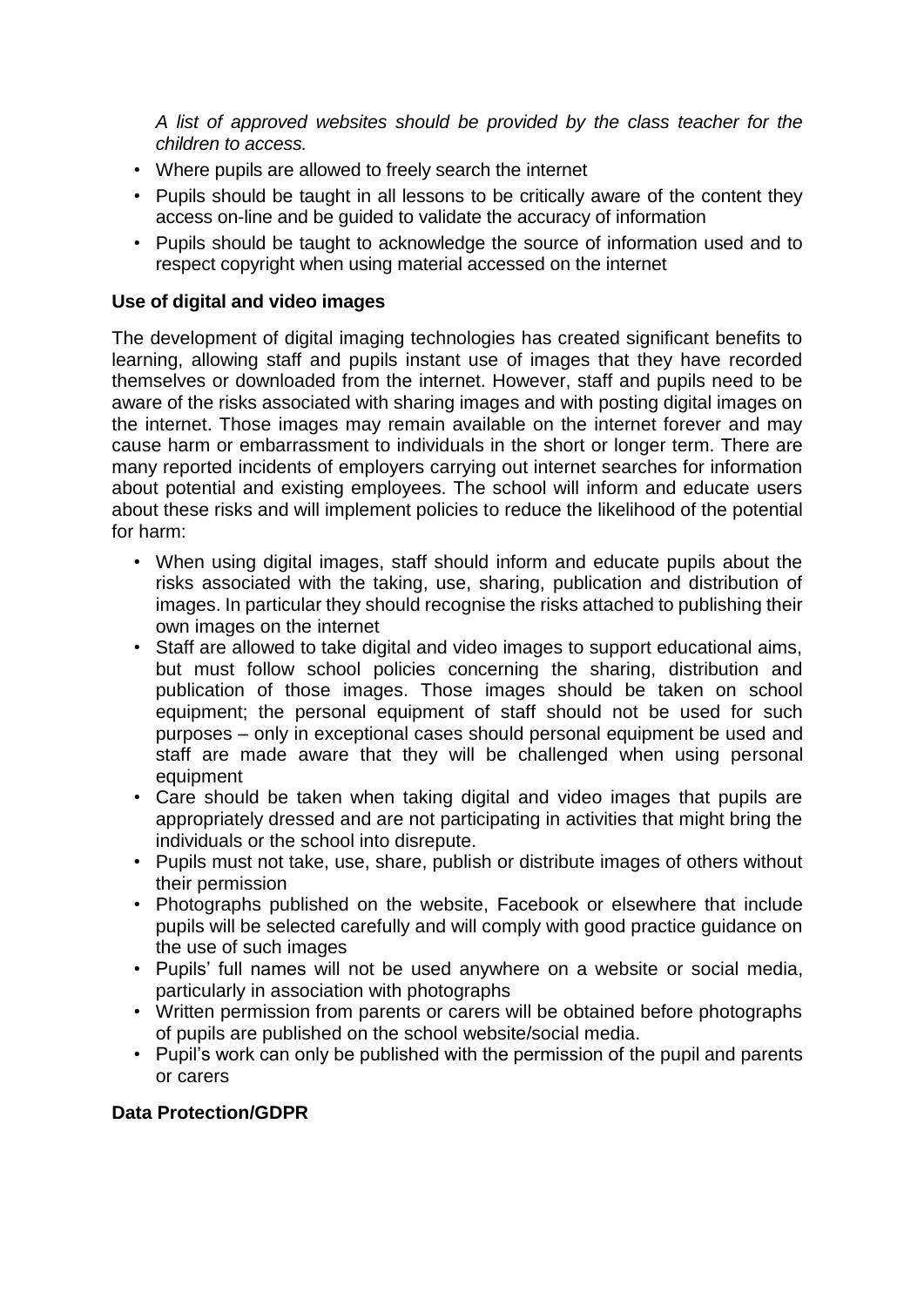Personal data will be recorded, processed, transferred and made available according to the General Data Protection Regulation (GDPR 2018), which states that personal data must be:

- Processed Fairly, Lawfully and Transparently
- Processed for a Specified and Legitimate Purpose
- Adequate, Relevant and limited to what is relevant
- Accurate and up to date
- Kept no longer than necessary
- Stored securely using technical and organisational measures

Staff must ensure that:

- Digital data is coded, encrypted or password-protected, both on the local hard drive and on a network drive that is regularly backed up off-site
- All electronic devices are password-protected to protect the information on the device in case of theft
- Where possible, the school will enable electronic devices to allow the remote blocking or deletion of data in case of theft
- All staff will be provided with their own secure login and password and every computer regularly prompts users to change their password
- Emails containing sensitive or confidential information are password-protected if there are unsecure servers between the sender and the recipients
- Circular emails to parents are sent blind carbon copy (bcc), so email addresses are not disclosed to other recipients
- Before sharing data, staff will ensure they are allowed to share it, that adequate security is in place to share it and that who will receive the data has been outlined in a privacy notice

When personal data is stored on any portable computer system, USB stick or any other removable media:

- The data must be encrypted and password protected
- The device must be password protected
- The device must offer approved virus and malware checking software
- Memory sticks will not be used to hold personal information, unless they are password-protected and fully encrypted
- Where data is saved on removable storage or a portable device, the device will be kept in a locked filing cabinet, drawer or safe when not in use
- Where personal information that could be considered private or confidential is taken off the premises, either in electronic or paper format, staff will take extra care to follow the same procedures for security, eg. Keeping devices under lock and key

#### **Communications**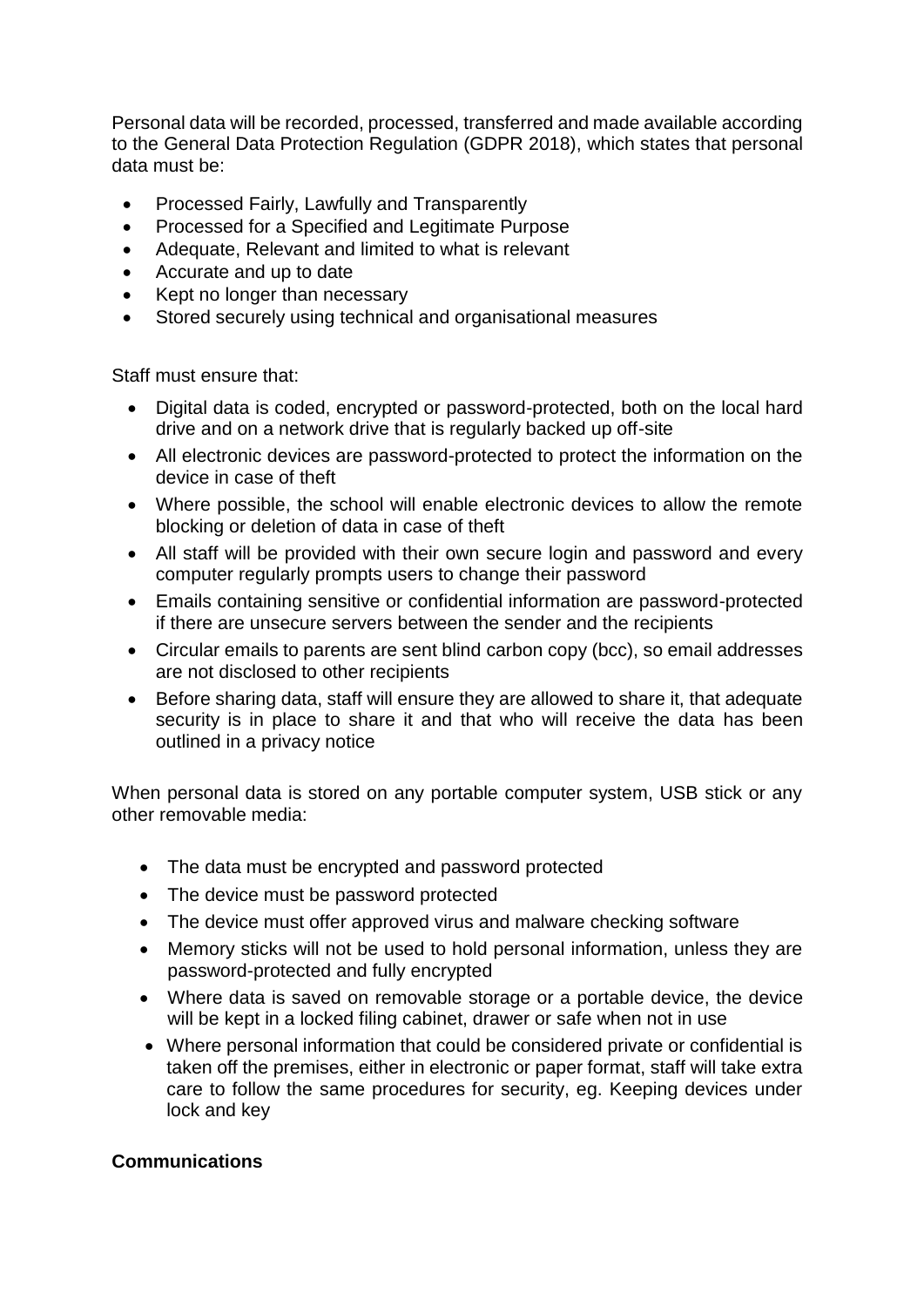A wide range of rapidly developing communications technologies has the potential to enhance learning. When using communication technologies the school considers the following as good practice:

- The official school email service may be regarded as safe and secure and is monitored. Staff should therefore use only the school email service to communicate with others when in school, or on school systems
- Users need to be aware that email communications may be monitored
- Users must immediately report, to the nominated person in accordance with the school policy, the receipt of any email that makes them feel uncomfortable, is offensive, threatening or bullying in nature and must not respond to any such email
- Any digital communication between staff and parents or carers (email) must be professional in tone and content.These communications may only take place on official school systems. Personal email addresses, text messaging or public chat and social networking programmes must not be used for these communications
- Pupils should be taught about email safety issues, such as the risks attached to the use of personal details. They should also be taught strategies to deal with inappropriate emails and be reminded of the need to write emails clearly and correctly and not include any unsuitable or abusive material
- Personal information should not be posted on the school website and only official email addresses should be used to identify members of staff

#### **Unsuitable and Inappropriate Activities**

The school believes that the activities referred to in the following section would be inappropriate in a school context and that users, as defined below, should not engage in these activities in school or outside school when using school equipment or systems. The school policy restricts certain internet usage as follows:

| User actions                                                                                                                                                                                             |                                                                                                                                        | Acceptable | ಹ<br>certain times<br>Acceptable | <b>jo</b><br>Acceptable<br>nominated<br>users | Jnacceptable | Unacceptable<br>and illegal |
|----------------------------------------------------------------------------------------------------------------------------------------------------------------------------------------------------------|----------------------------------------------------------------------------------------------------------------------------------------|------------|----------------------------------|-----------------------------------------------|--------------|-----------------------------|
| Users shall not visit Internet  <br>sites, make, post, download,<br>upload, data<br>transfer,<br>communicate or<br>pass on,<br>material, remarks, proposals<br>or comments that contain or<br>relate to: | child sexual abuse images                                                                                                              |            |                                  |                                               |              | ✓                           |
|                                                                                                                                                                                                          | promotion or conduct of illegal<br>acts, e.g. under<br>the<br>child<br>protection, obscenity, computer<br>misuse and fraud legislation |            |                                  |                                               |              |                             |
|                                                                                                                                                                                                          | adult material that<br>potentially<br>Obscene<br>the<br><b>breaches</b><br>Publications Act in the UK                                  |            |                                  |                                               |              |                             |
|                                                                                                                                                                                                          | criminally racist material in UK                                                                                                       |            |                                  |                                               |              |                             |
|                                                                                                                                                                                                          | promotion<br>of<br>0f<br>kind<br>any<br>discrimination                                                                                 |            |                                  |                                               | ✓            |                             |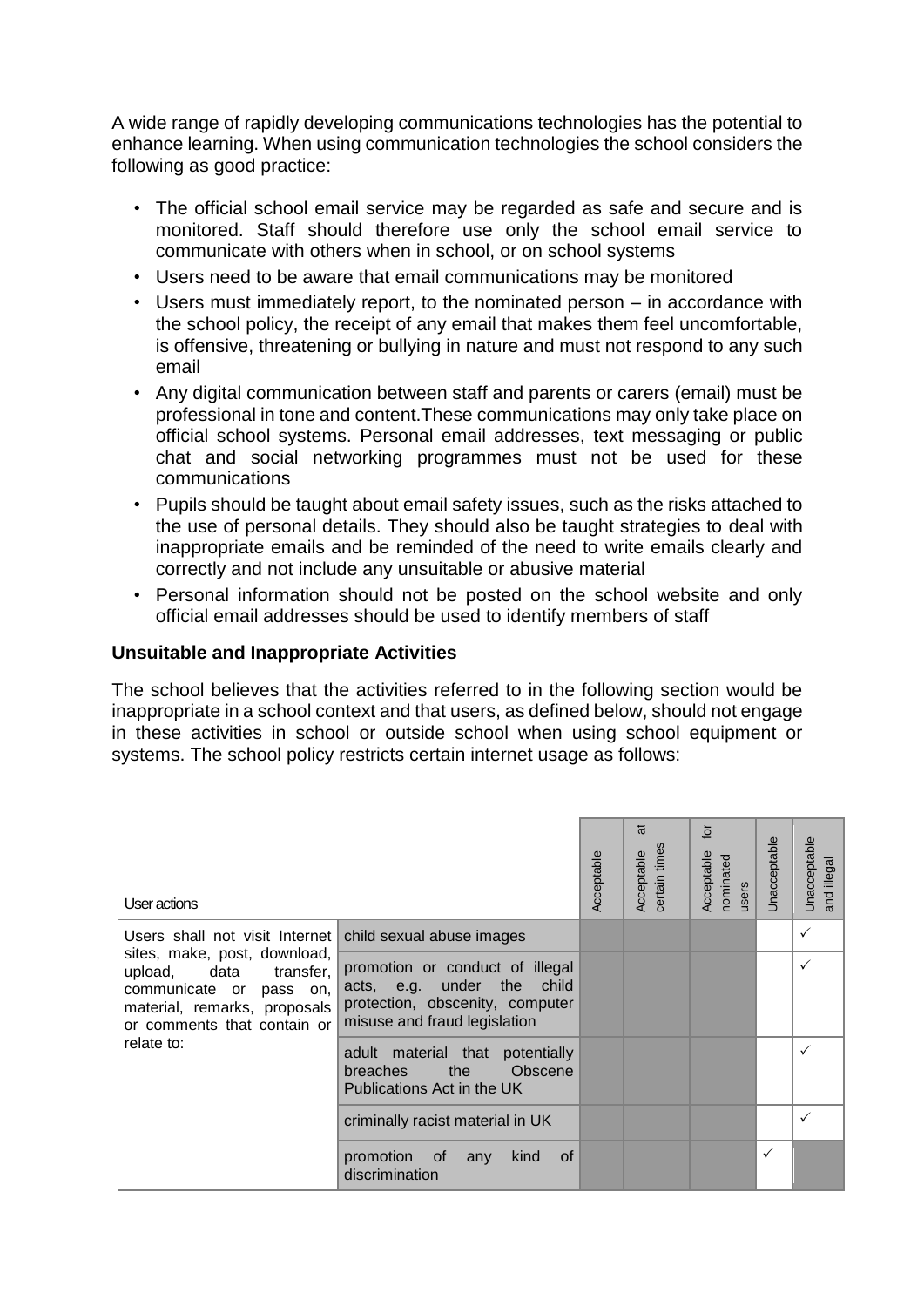|                                                                                                                                                                                           | promotion of racial or religious<br>hatred                                                                                                                      |              |              | ✓            |  |
|-------------------------------------------------------------------------------------------------------------------------------------------------------------------------------------------|-----------------------------------------------------------------------------------------------------------------------------------------------------------------|--------------|--------------|--------------|--|
|                                                                                                                                                                                           | threatening behaviour, including<br>promotion of physical violence or<br>mental harm                                                                            |              |              | ✓            |  |
|                                                                                                                                                                                           | any other information which may<br>be offensive to colleagues or<br>breaches the integrity of the ethos<br>of the school or brings the school<br>into disrepute |              |              | $\checkmark$ |  |
| Using school systems to run a private business                                                                                                                                            |                                                                                                                                                                 |              |              | $\checkmark$ |  |
| Use systems, applications, websites or other mechanisms that<br>bypass the filtering or other safeguards employed by CWAC and<br>the school                                               |                                                                                                                                                                 |              |              | ✓            |  |
| Uploading, downloading or transmitting commercial software or<br>any copyrighted materials belonging to third parties, without the<br>necessary licensing permissions                     |                                                                                                                                                                 |              |              | $\checkmark$ |  |
| Revealing or publicising confidential or proprietary information<br>(financial/ personal information, databases, computer access<br>codes and passwords)                                  |                                                                                                                                                                 |              |              | $\checkmark$ |  |
| Creating or propagating computer viruses or other harmful files                                                                                                                           |                                                                                                                                                                 |              |              | $\checkmark$ |  |
| Carrying out sustained or instantaneous high volume network<br>traffic (downloading/uploading files) that causes<br>network<br>congestion and hinders others in their use of the internet |                                                                                                                                                                 |              |              | $\checkmark$ |  |
| On-line gaming (educational)                                                                                                                                                              |                                                                                                                                                                 | $\checkmark$ |              |              |  |
| On-line gaming (non educational)                                                                                                                                                          |                                                                                                                                                                 |              |              | ✓            |  |
| On-line gambling                                                                                                                                                                          |                                                                                                                                                                 |              |              | ✓            |  |
| On-line shopping                                                                                                                                                                          |                                                                                                                                                                 |              |              | ✓            |  |
| File sharing                                                                                                                                                                              |                                                                                                                                                                 |              | $\checkmark$ |              |  |
| Use of social networking sites                                                                                                                                                            |                                                                                                                                                                 |              | $\checkmark$ |              |  |
| Use of video broadcasting e.g. YouTube                                                                                                                                                    |                                                                                                                                                                 |              | ✓            |              |  |

#### **Responding to incidents of misuse**

It is hoped that all members of the school community will be responsible users of ICT, who understand and follow this policy. However, there may be times when infringements of the policy could take place, through careless or irresponsible or, very rarely, through deliberate misuse. Listed below are the responses that will be made to any apparent or actual incidents of misuse:

If any apparent or actual misuse appears to involve illegal activity. For example:

- Child sexual abuse images
- Adult material which potentially breaches the Obscene Publications Act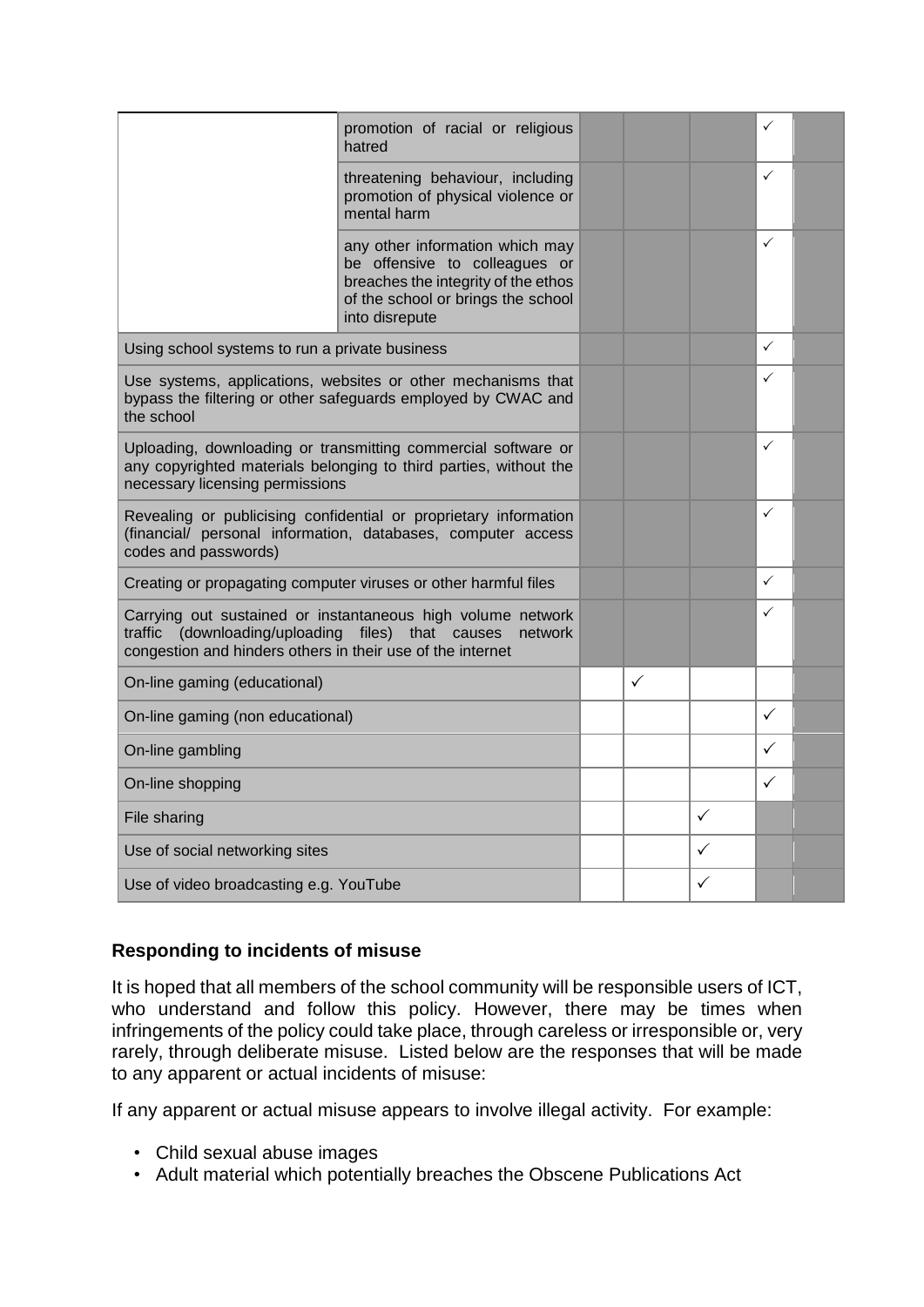- Criminally racist material
- Other criminal conduct, activity or materials

If members of staff suspect that misuse might have taken place, but that the misuse is not illegal (as above) it is essential that correct procedures are used to investigate, preserve evidence and protect those carrying out the investigation.

It is more likely that the school will need to deal with incidents that involve inappropriate rather than illegal misuse. It is important that any incidents are dealt with as soon as possible in a proportionate manner, and that members of the school community are aware that incidents have been dealt with. It is intended that incidents of misuse will be dealt with through normal behaviour and disciplinary procedures.

#### **Safeguarding pupils/students who are victims of Peer on Peer abuse**

There is no clear definition of what peer on peer abuse entails. However, it can be captured in a range of different definitions:

- **Domestic Abuse**: relates to young people aged 16 and 17 who experience physical, emotional, sexual and / or financial abuse, and coercive control in their intimate relationships;
- **Child Sexual Exploitation**: captures young people aged under-18 who are sexually abused in the context of exploitative relationships, contexts and situations by a person of any age - including another young person;
- **Harmful Sexual Behaviour**: refers to any young person, under the age of 18, who demonstrates behaviour outside of their normative parameters of development (this includes, but is not exclusive to abusive behaviours);
- **Serious Youth Crime / Violence**: reference to offences (as opposed to relationships / contexts) and captures all those of the most serious in nature including murder, rape and GBH between young people under-18.

Peer on peer abuse can refer to any of the above individually or as a combination, therefore professionals working with children and young people who are experiencing abuse from their peers must respond to the needs of each of the definitions to uncover the level of complexity and respond in the most effective manner. It is possible that a young person may be sexually exploited in a gang related situation by their boyfriend or girlfriend.

#### **Key Areas Where Peer on Peer Abuse Occurs**

#### **Bullying (including Cyberbullying)**

Bullying is defined as "behaviour by an individual or group, usually repeated over time, which intentionally hurts another individual or group either physically or emotionally". Bullying often starts with trivial events and it is behaviour that hurts someone else - such as name calling, hitting, pushing, spreading hurtful and untruthful rumours, threatening or undermining someone; mocking; making offensive comments; taking belongings; inappropriate touching; producing offensive graffiti; or always leaving someone out of groups. It can happen anywhere - at school, at home or online. It's usually repeated over a long period of time and can hurt a child both physically and emotionally. A child that is being bullied can feel like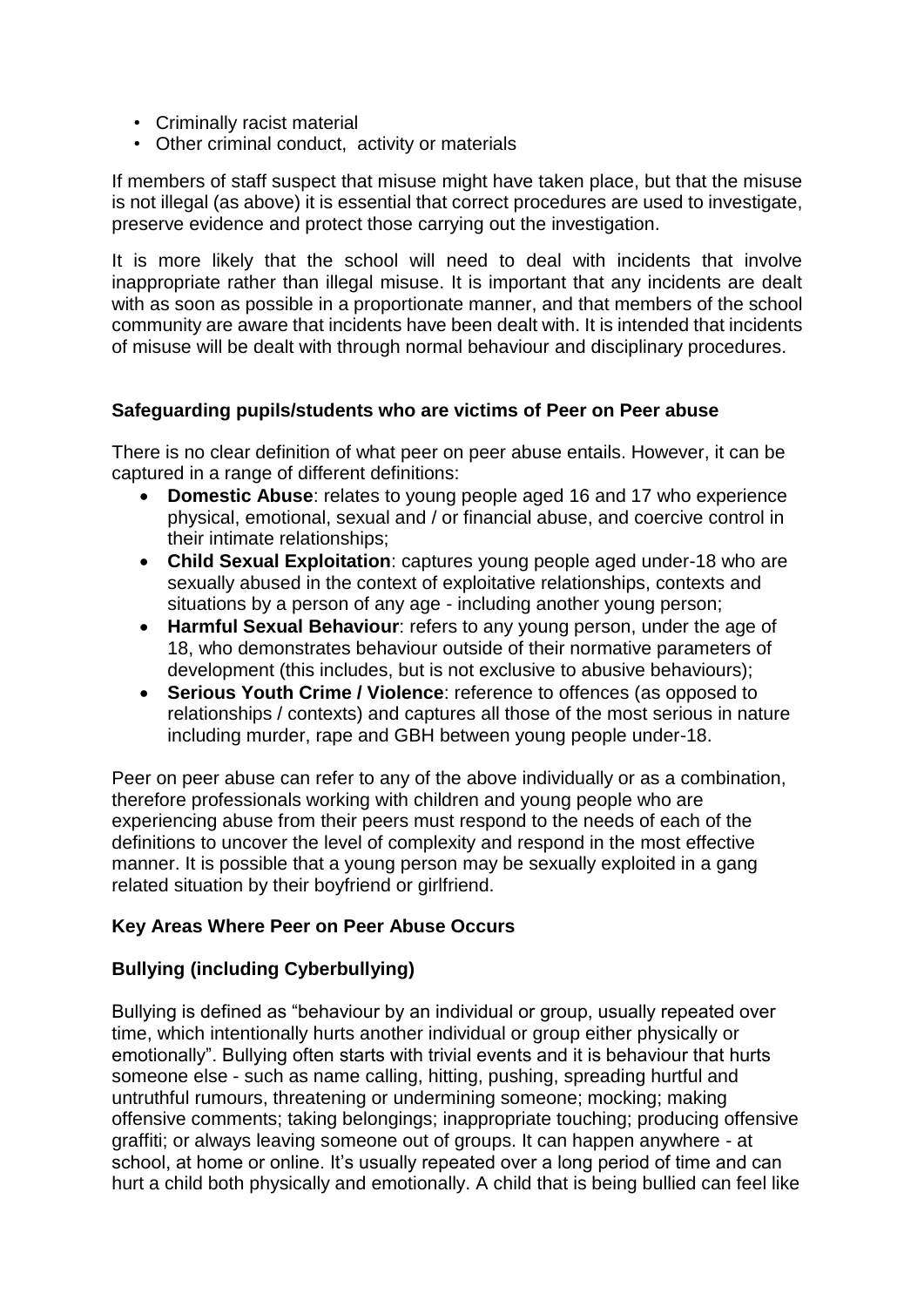there's no escape because it can happen wherever they are, at any time of day or night.

There are many different forms of bullying:

- **'Cyberbullying'**: involves sending inappropriate or hurtful text messages, emails or instant messages, posting malicious material online (e.g. on social networking websites) or sending or posting offensive or degrading images and videos;
- **Racist and Religious Bullying**: A range of hurtful behaviour, both physical and psychological, that makes a person feel unwelcome, marginalised, excluded, powerless or worthless because of their colour, ethnicity, culture, faith community, national origin or national status;
- **Sexual, Sexist and Transphobic Bullying**: includes any behaviour, whether physical or nonphysical, where sexuality is used as a weapon by boys or girls;
- **Homophobic Bullying**: targets someone because of their sexual orientation (or perceived sexual orientation);
- **Disablist Bullying**: targets a young person solely based on their disability, this can include manipulative bullying where a perpetrator forces the victim to act in a certain way, or exploiting a certain aspect of the victims disability.

It is important to remember that bullying can also be a combination of the above. There has been much media attention surrounding children and young people who have committed suicide due to being bullied. Professionals must understand the damaging and at times fatal effects bullying can and does have on children and young people and be able to respond to it effectively

#### **Safeguarding pupils/students who are victims of the sharing of nudes or semi-nude images/videos**

Whilst professionals refer to the issue as 'sexting' there is no clear definition of 'sexting'. Many professionals consider sexting to be 'sending or posting sexually suggestive images, including nude or semi-nude photographs, via mobiles or over the Internet.' Yet when young people are asked 'What does sexting mean to you?' they are more likely to interpret sexting as 'writing and sharing explicit messages with people they know'. Similarly, many parents think of sexting as flirty or sexual text messages rather than images.

This only covers the sharing of sexual imagery by young people. Creating and sharing sexual photos and videos of under-18s is illegal and therefore causes the greatest complexity for schools and other agencies when responding. It also presents a range of risks which need careful management.

On this basis current advice introduces the phrase 'youth produced sexual imagery' and uses this instead of 'sexting.' This is to ensure clarity about the issues current advice addresses.

'Youth produced sexual imagery' best describes the practice because:

- 'Youth produced' includes young people sharing images that they, or another young person, have created of themselves.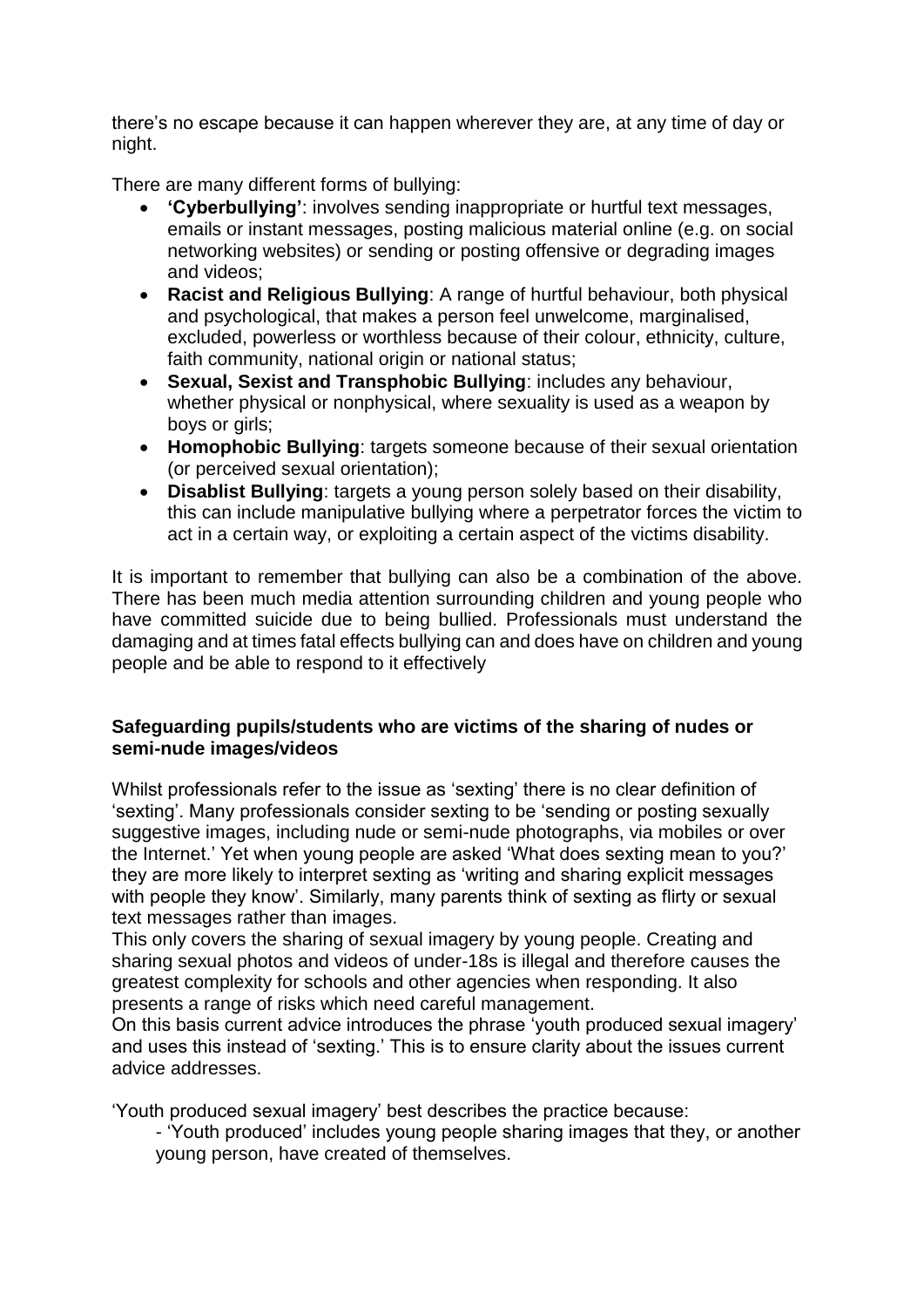- 'Sexual' is clearer than 'indecent.' A judgement of whether something is 'decent' is both a value judgement and dependent on context.

- 'Imagery' covers both still photos and moving videos (and this is what is meant by reference to imagery throughout the document).

The types of incidents which this covers are:

- A person under the age of 18 creates and shares sexual imagery of themselves with a peer under the age of 18

- A person under the age of 18 shares sexual imagery created by another person under the age of 18 with a peer under the age of 18 or an adult

- A person under the age of 18 is in possession of sexual imagery created by another person under the age of 18

For the best way to respond to these issues, staff should read the following advice: [https://www.gov.uk/government/publications/sharing-nudes-and-semi-nudes](https://www.gov.uk/government/publications/sharing-nudes-and-semi-nudes-advice-for-education-settings-working-with-children-and-young-people)[advice-for-education-settings-working-with-children-and-young-people](https://www.gov.uk/government/publications/sharing-nudes-and-semi-nudes-advice-for-education-settings-working-with-children-and-young-people)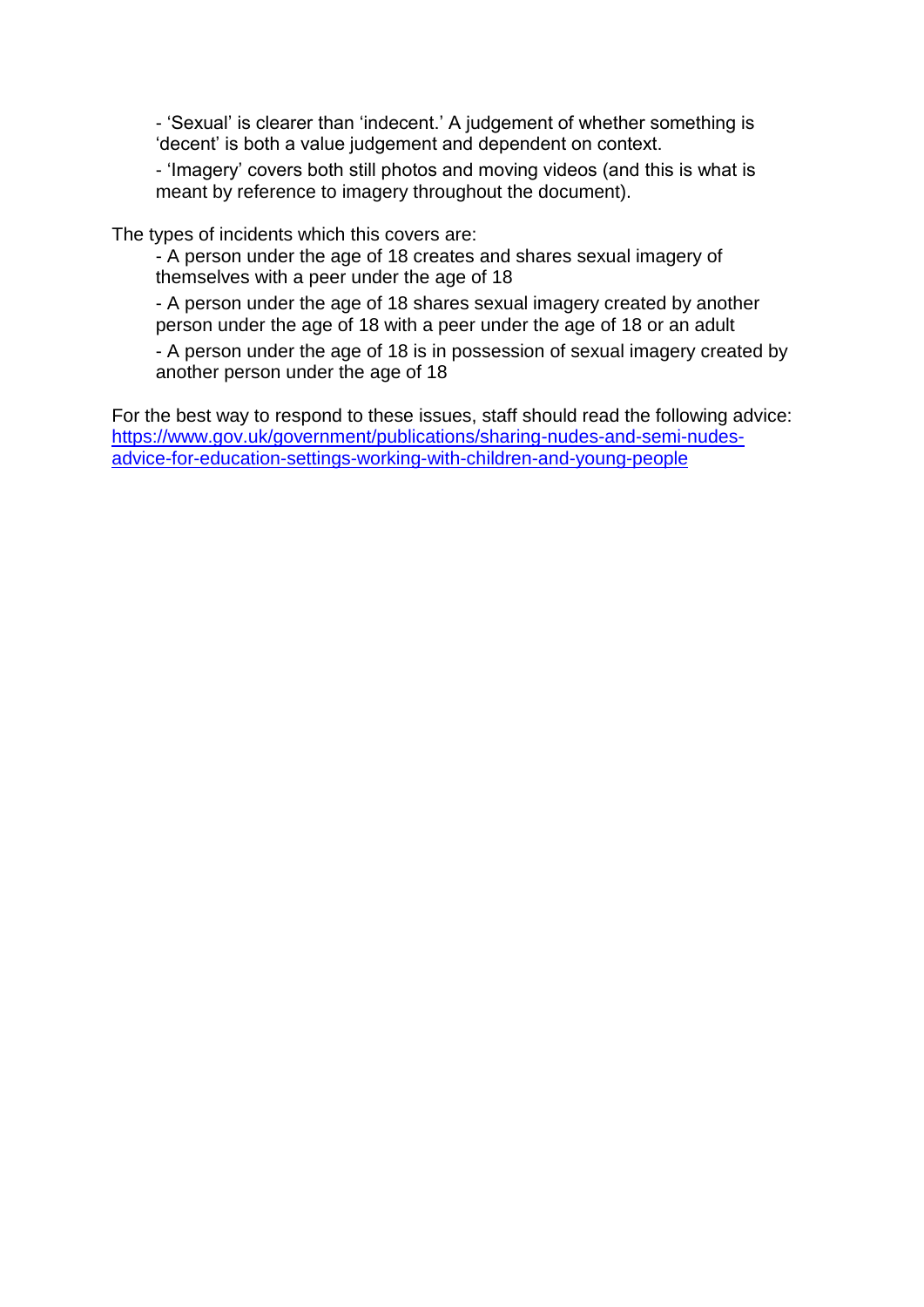### **WOODLANDS PRIMARY SCHOOL**

#### Staff (and Volunteer) Acceptable Use Policy

**New technologies have become integral to the lives of children and young people in today's** society, both within schools and in their lives outside school. The internet and other digital information and communications technologies are powerful tools, which open up new opportunities for everyone. These technologies can stimulate discussion, promote creativity and stimulate awareness of context to promote effective learning. They also bring opportunities for staff to be more creative and productive in their work. All users should have an entitlement to safe internet access at all times.

This Acceptable Use Policy is intended to ensure:

- That staff and volunteers will be responsible users and stay safe while using the internet and other communications technologies for educational, personal and recreational use.
- That school ICT systems and users are protected from accidental or deliberate misuse that could put the security of the systems and users at risk.
- That staff are protected from potential risk in their use of ICT in their everyday work.

The school will try to ensure that staff and volunteers will have good access to ICT to enhance their work, to enhance learning opportunities for pupils' learning and will, in return, expect staff and volunteers to agree to be responsible users.

#### **Scope**

This policy covers all forms of communication, information retrieval (from any source), media and equipment, used for official business and regardless of origin, ownership or place of use, for example:

- email systems (internal and external)
- internet and intranet (email, web access and video conferencing)
- telephones (hard wired and mobile)
- computers *this covers ANY computer used for work purposes, whether at the place of work or elsewhere*
- iPads and other tablet devices *this covers ANY tablet device used for work purposes, whether at the place of work or elsewhere*
- photocopying, printing and reproduction equipment
- documents and publications (any type or format)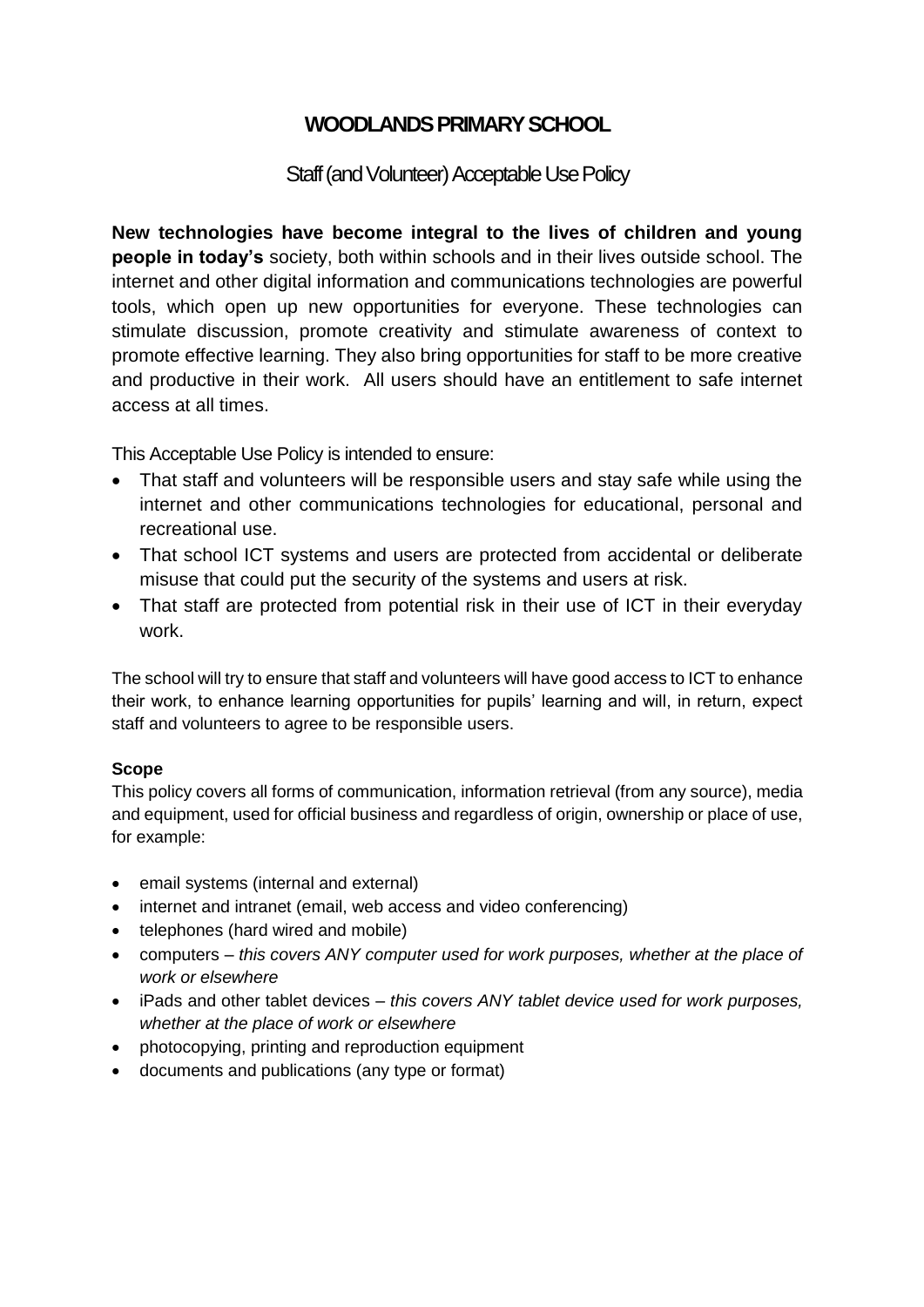## **Acceptable Use Policy Agreement**

I understand that I must use school ICT systems in a responsible way, to ensure that there is no risk to my safety or to the safety and security of the ICT systems and other users. I recognise the value of the use of ICT for enhancing learning and will ensure that pupils receive opportunities to gain from the use of ICT. I will, where possible, educate the young people in my care in the safe use of ICT and embed online safety in my work with young people.

For my professional and personal safety:

- I understand that the school will monitor my use of the ICT systems, email and other digital communications.
- I understand that the rules set out in this agreement also apply to use of school ICT systems (e.g. laptops, email, websites etc.) out of school.
- I understand that the school ICT systems are intended for educational use and that I will only use the systems for personal or recreational use within the policies (E-Safety, Safeguarding, Staff Handbook and ICT Policy) and rules set down by the school.
- I will not disclose my username or password to anyone else, nor will I try to use any other person's username and password.
- I will immediately report any illegal, inappropriate or harmful material or incident I become aware of, to the appropriate person (a member of the SLT) and record in the log book in each ICT room.

I will be professional in my communications and actions when using school ICT systems:

- I will not access, copy, remove or otherwise alter any other user's files, without their express permission.
- I will communicate with others in a professional manner. I will not use aggressive or inappropriate language and I appreciate that others may have different opinions.
- I will ensure that when I take and / or publish images of others (including children) I will do so with their permission and in accordance with the school's policy on the use of digital / video images. Where these images are published (e.g. on the school website) it will not be possible to identify by name, or other personal information, those who are featured. I will not mention Woodlands Primary School on social media in a negative or inappropriate manner.
- I am allowed to take digital and video images to support educational aims, but must follow school policies concerning the sharing, distribution and publication of those images. Those images should only be taken on school equipment;only in exceptional cases should my personal equipment be used and I am aware that I will be challenged when using personal equipment
- I will use social networking sites in school in accordance with the school's policies (E- Safety, Safeguarding, Staff Handbook and ICT Policy).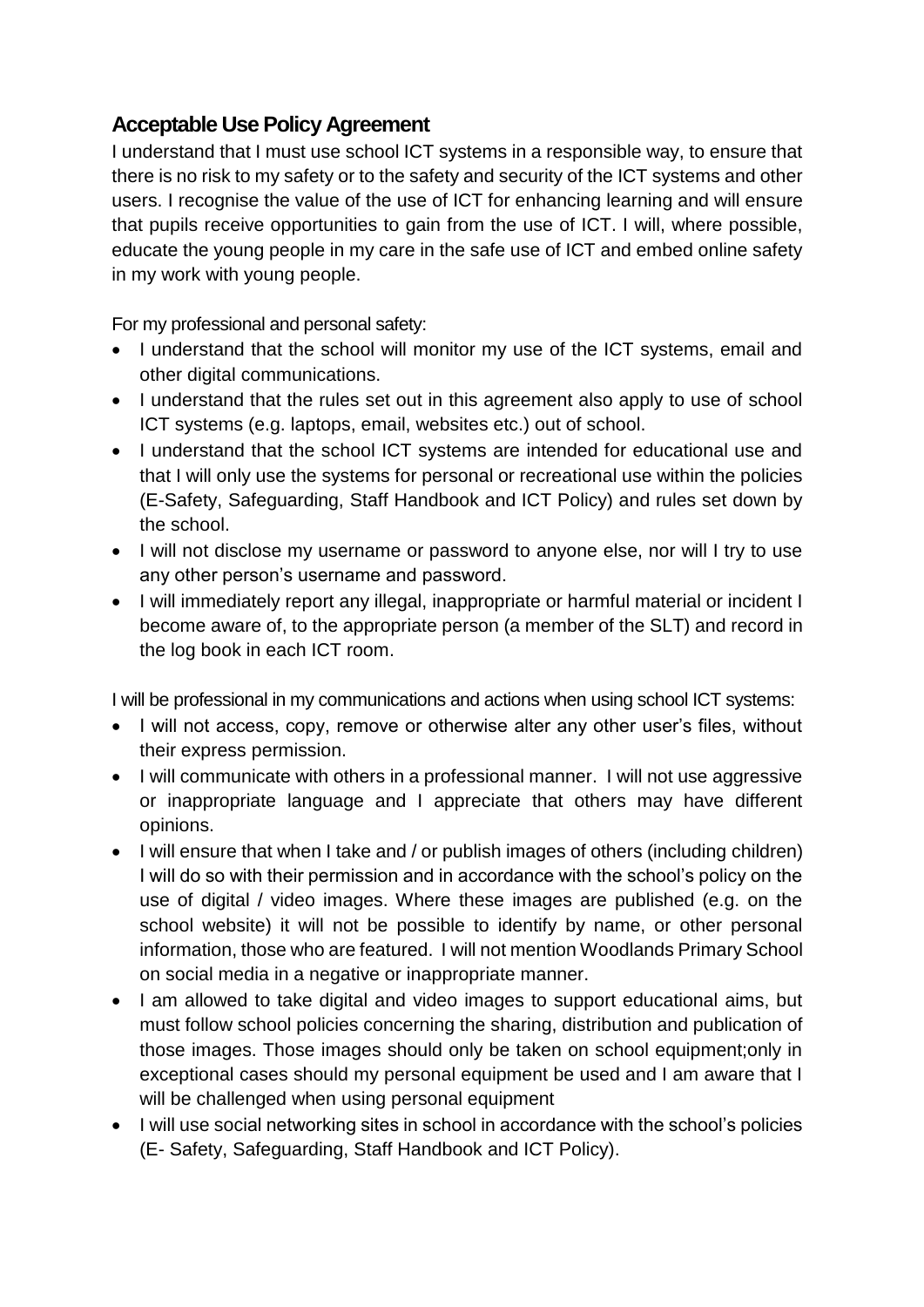• I will adhere to the school E-safety, Staff Handbook and safeguarding policies at all times.

I will only communicate with students / pupils and parents / carers using official school systems and email addresses. Any such communication will be professional in tone and manner. There will be no communication with parents/families using personal email addresses or telephones:

- No details of pupils will be stored on laptops or taken out of school unless on a visit/trip and they will be kept by the group leader confidentially.
- Photographs of children will be taken on school equipment; only in exceptional circumsatnces will photos be taken on personal phones or cameras and they will not be stored on laptops unless on a school residential. They must be deleted once transferred in school to the school ICT system and this must be observed by a member of the SLT.
- I will not use my mobile phone whilst children are present and will ensure that it is locked away in a store cupboard. I will not charge my mobile phone in a classroom.
- I will not engage in any on-line activity that may compromise my professional responsibilities.

The school and CWaC local authority have the responsibility to provide safe and secure access to technologies and ensure the smooth running of the school:

When I use my personal hand held / external devices (laptops / mobile phones / USB devices etc.) in school, I will follow the rules set out in this agreement, in the same way as if I was using school equipment. I will also follow any additional rules set by the school about such use. I will ensure that any such devices are protected by up to date anti-virus software and are free from viruses. Mobile phones will only be used in the PPA room or the staff room during break/lunchtimes or with the consent of the Head teacher or a senior member of staff.

- I will not use personal email addresses or access personal networking sites on the ICT systems.
- I will not open any attachments to emails, unless the source is known and trusted, due to the risk of the attachment containing viruses or other harmful programmes.
- I will ensure that my data is regularly backed up.
- I will not try to upload, download or access any materials which are illegal (child sexual abuse images, criminally racist material, adult pornography covered by the Obscene Publications Act) or inappropriate or may cause harm or distress to others.
- I will not try to use any programmes or software that might allow me to bypass the filtering / security systems in place to prevent access to such materials.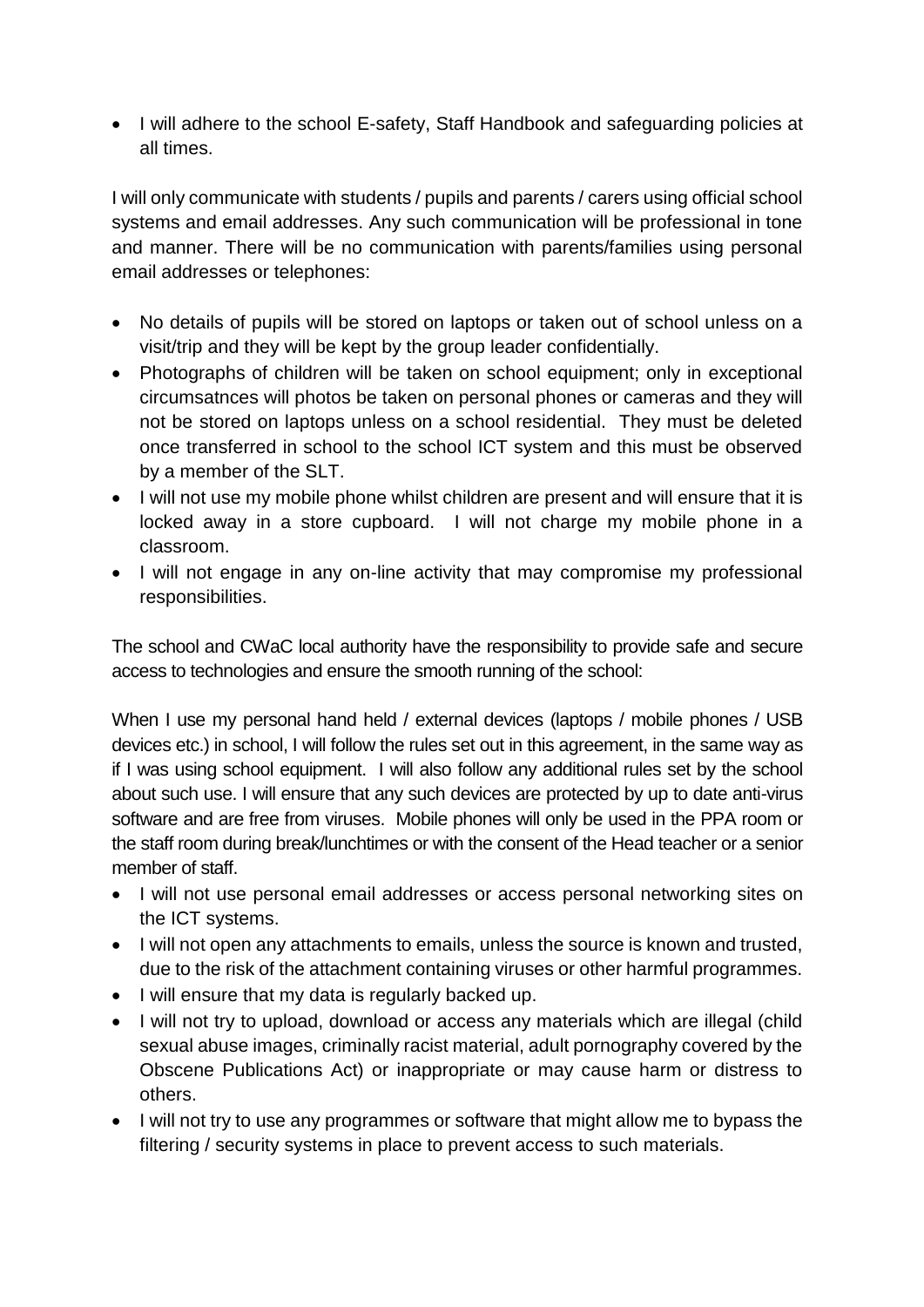- If I wish to install a programme onto equipment that is owned by school, I will contact the computing lead first.
- I will not disable or cause any damage to school equipment, or the equipment belonging to others. If equipment is damaged, I will report it to school immediately and be aware I may be responsible for the cost of repair if not covered by our school insurance.
- I understand that data protection policy requires that any staff or student / pupil data, to which I have access, will be kept private and confidential, except when it is deemed necessary that I am required by law or by school policy to disclose such information to an appropriate authority.

When using the internet in my professional capacity or for school sanctioned personal use:

- I will ensure that I have permission to use the original work of others in my own work
- Where work is protected by copyright, I will not download or distribute copies (including music and videos).

I understand that I am responsible for my actions in and out of school:

- I understand that this Acceptable Use Policy applies not only to my work and use of school ICT equipment in school, but also applies to my use of school ICT systems and equipment out of school and my use of personal equipment in school or in situations related to my employment by the school.
- I understand that if I fail to comply with this Acceptable Use Policy Agreement, I could be subject to disciplinary action which may include termination of contract. This could include a warning, a suspension, referral to Governors and / or the Local Authority and in the event of illegal activities the involvement of the police.

I have read and understand the above and agree to use the school ICT systems (both in and out of school) and my own devices (in school and when carrying out communications related to the school) within these guidelines.

I have read and understand the Staff/Volunteer Acceptable Use Policy

Staff / Volunteer Name ………………………………………………………… (Print)

Signed ……………………………………